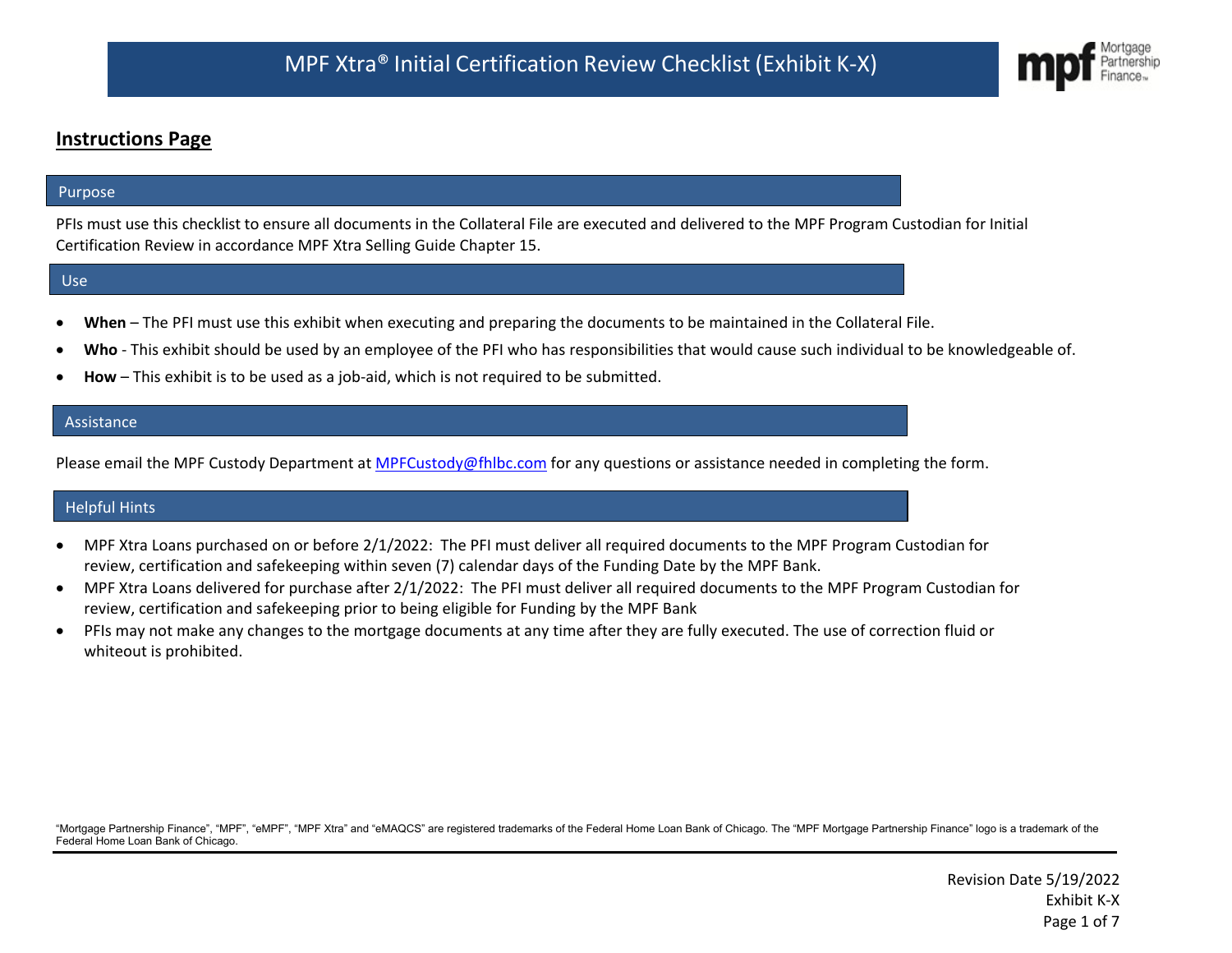

# **MPF XTRA**

| Loan Funding Report- Verify that the following items on the file folder and Note match                                                                                                                                                                                                                               |  |  |                                                                                                                                         |  |  |
|----------------------------------------------------------------------------------------------------------------------------------------------------------------------------------------------------------------------------------------------------------------------------------------------------------------------|--|--|-----------------------------------------------------------------------------------------------------------------------------------------|--|--|
| <b>File Folder &amp; Note:</b>                                                                                                                                                                                                                                                                                       |  |  |                                                                                                                                         |  |  |
| PFI Name                                                                                                                                                                                                                                                                                                             |  |  |                                                                                                                                         |  |  |
| <b>Master Commitment Number</b>                                                                                                                                                                                                                                                                                      |  |  |                                                                                                                                         |  |  |
| <b>Borrower Name</b>                                                                                                                                                                                                                                                                                                 |  |  |                                                                                                                                         |  |  |
| MPF Loan Number (MPF Program Custodian Only)                                                                                                                                                                                                                                                                         |  |  |                                                                                                                                         |  |  |
| PFI Loan Number                                                                                                                                                                                                                                                                                                      |  |  |                                                                                                                                         |  |  |
| Original principal amount of the Note - alpha, numeric                                                                                                                                                                                                                                                               |  |  |                                                                                                                                         |  |  |
| Interest Rate - alpha, numeric                                                                                                                                                                                                                                                                                       |  |  |                                                                                                                                         |  |  |
| First payment date stated on the Note                                                                                                                                                                                                                                                                                |  |  |                                                                                                                                         |  |  |
| Last payment date stated on the Note (maturity date)                                                                                                                                                                                                                                                                 |  |  |                                                                                                                                         |  |  |
| Monthly principal and interest (P&I) amount (can be over or under \$0.01) - alpha, numeric                                                                                                                                                                                                                           |  |  |                                                                                                                                         |  |  |
| Use of the most recent version of the applicable Fannie Mae and Freddie Mac Uniform Instruments must be used for all legal documents such as                                                                                                                                                                         |  |  |                                                                                                                                         |  |  |
| security instruments, notes, riders and addenda in connection with all conventional Mortgage Loans.                                                                                                                                                                                                                  |  |  |                                                                                                                                         |  |  |
| Note- Verify the following items for the Note:                                                                                                                                                                                                                                                                       |  |  |                                                                                                                                         |  |  |
| Note is original                                                                                                                                                                                                                                                                                                     |  |  |                                                                                                                                         |  |  |
| All pages of the Note are present (verify by page number: 1of 4, 2 of 4, etc.)<br>Borrower Name: Names on Note and Assignment must match exactly.<br>Notarization, Acknowledgement or Witness: Any sections of the Note with notarization, acknowledgement, or witness are complete and have<br>original signatures. |  |  |                                                                                                                                         |  |  |
|                                                                                                                                                                                                                                                                                                                      |  |  | Original Signatures: Original signature(s) is consistent with Borrower and Co-Borrower name(s); (over and under signing is acceptable). |  |  |
|                                                                                                                                                                                                                                                                                                                      |  |  | <b>Corrections:</b> All corrections are initialed by Borrower(s)                                                                        |  |  |
|                                                                                                                                                                                                                                                                                                                      |  |  | Lost Instrument Bond or Lost Note Affidavit: Not allowed on MPF Xtra                                                                    |  |  |
| Endorsement Chain (Servicing Released with Redwood Trust, Inc. or CMC Funding): The endorsement chain is from the Originator to the PFI                                                                                                                                                                              |  |  |                                                                                                                                         |  |  |
| and then from the PFI to the Federal Home Loan Bank of Chicago and is typed or stamped directly onto the Note (stickers or any other type of                                                                                                                                                                         |  |  |                                                                                                                                         |  |  |
| removable attachments are not acceptable). For intervening endorsements, the chain of endorsements must be complete from the Originator                                                                                                                                                                              |  |  |                                                                                                                                         |  |  |
| to the PFI. The final endorsement cannot include a date.                                                                                                                                                                                                                                                             |  |  |                                                                                                                                         |  |  |
| Endorser Name: Endorser (PFI) name includes original signature of Designated Officer (who must be an employee of the PFI), along with typed                                                                                                                                                                          |  |  |                                                                                                                                         |  |  |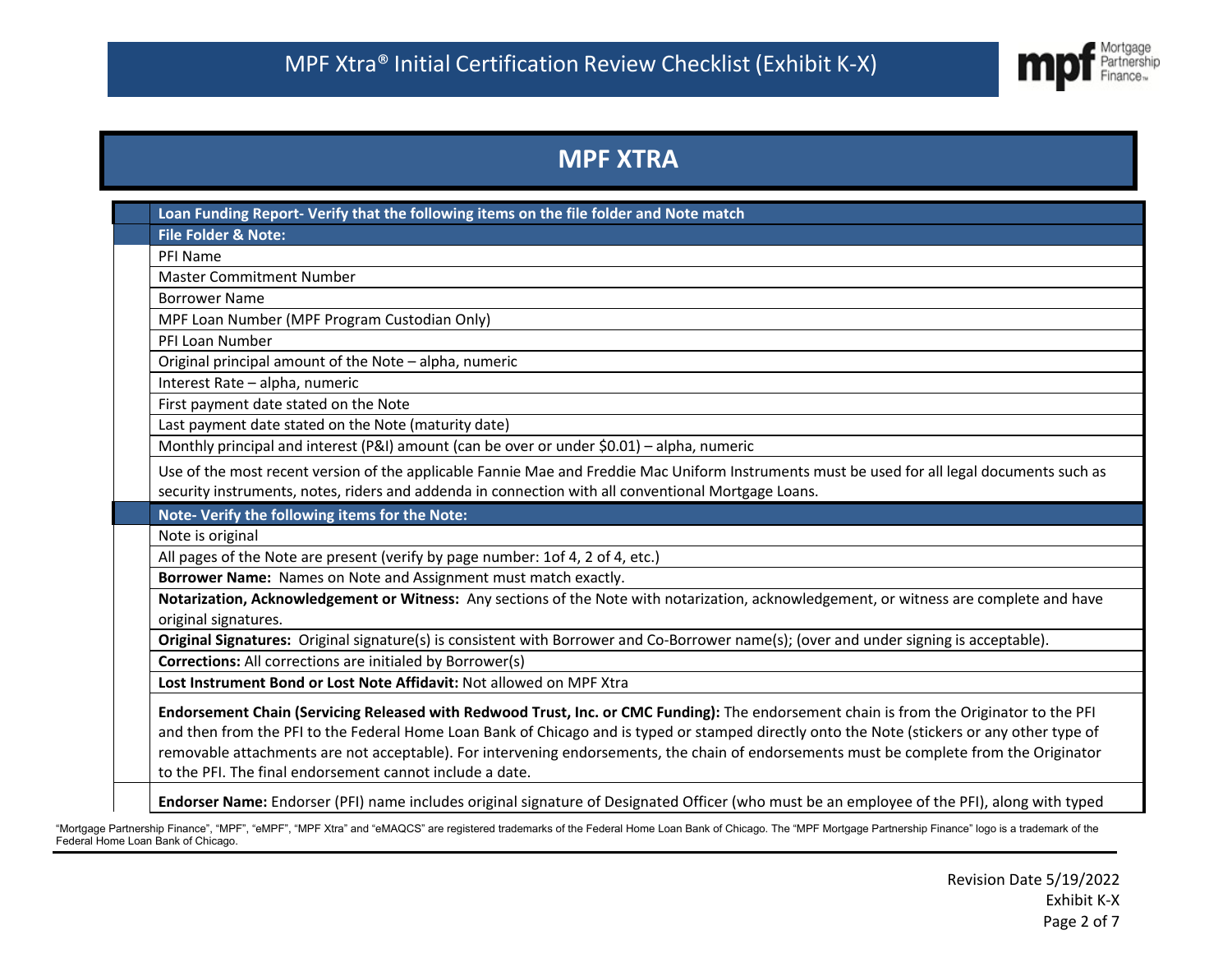

| name AND title. The PFI cannot delegate the execution of the endorsement to an attorney-in-fact. If a facsimile signature is used, the Custodian<br>must contact the MPF Provider to ensure that the PFI is in compliance with the MPF Guide requirements for delivering documents with<br>facsimile signatures.             |  |  |                                                                                                                                                                                                                                                                                                                                                                                                                                                                                                                |
|------------------------------------------------------------------------------------------------------------------------------------------------------------------------------------------------------------------------------------------------------------------------------------------------------------------------------|--|--|----------------------------------------------------------------------------------------------------------------------------------------------------------------------------------------------------------------------------------------------------------------------------------------------------------------------------------------------------------------------------------------------------------------------------------------------------------------------------------------------------------------|
| Endorser Form: The endorsement must be in the form of "Pay to the order of<br>, without recourse."                                                                                                                                                                                                                           |  |  |                                                                                                                                                                                                                                                                                                                                                                                                                                                                                                                |
| Riders, Addendum, Modification or Assumption-Verify the following items that modify the Note (if applicable):                                                                                                                                                                                                                |  |  |                                                                                                                                                                                                                                                                                                                                                                                                                                                                                                                |
| Document is present and original.<br>If it is a copy, the document must be certified by the PFI                                                                                                                                                                                                                              |  |  |                                                                                                                                                                                                                                                                                                                                                                                                                                                                                                                |
|                                                                                                                                                                                                                                                                                                                              |  |  | All pages are present (verify by page numbers: 1 of 4, 2 of 4, etc.).                                                                                                                                                                                                                                                                                                                                                                                                                                          |
| Signature(s) is/are present                                                                                                                                                                                                                                                                                                  |  |  |                                                                                                                                                                                                                                                                                                                                                                                                                                                                                                                |
| Assignment- Verify the following items on the Note match the Assignment:                                                                                                                                                                                                                                                     |  |  |                                                                                                                                                                                                                                                                                                                                                                                                                                                                                                                |
| Borrower Name: Names on Note and Assignment must match exactly.                                                                                                                                                                                                                                                              |  |  |                                                                                                                                                                                                                                                                                                                                                                                                                                                                                                                |
| Co-Borrower: Co-Borrower Name on Note must match Assignment exactly. Over and Undersigning is acceptable                                                                                                                                                                                                                     |  |  |                                                                                                                                                                                                                                                                                                                                                                                                                                                                                                                |
| Note Date: Date on Note must match date on Assignment                                                                                                                                                                                                                                                                        |  |  |                                                                                                                                                                                                                                                                                                                                                                                                                                                                                                                |
| Over and Undersigning: Acceptable on all assignments<br>Street address (including unit number, if applicable), city, state, zip (verify zip if available): Address on Note and Assignment must match exactly,<br>if provided on the Assignment.                                                                              |  |  |                                                                                                                                                                                                                                                                                                                                                                                                                                                                                                                |
|                                                                                                                                                                                                                                                                                                                              |  |  | Intervening Assignments- Verify the following items for intervening assignments (if applicable): If the PFI delivering the loan is not the Originator,<br>then the PFI must provide an Intervening Assignment. If MERS is designated in the Security Instrument as the original Mortgagee (MOM), no<br>Intervening Assignments are needed as long as the Mortgage remains registered with MERS. If registered with MERS but MERS is not the original<br>Mortgagee, a complete chain of title from the original |
| There is a complete Assignment chain from original Mortgagee to the current PFI. Each required Assignment may be a recorded original, a copy<br>of a recorded Assignment, or a copy of the Assignment sent for recording. (Assignments from an Affiliate Servicer to the PFI can be unrecorded<br>if original is delivered.) |  |  |                                                                                                                                                                                                                                                                                                                                                                                                                                                                                                                |
| If a copy, the Intervening Assignment must be a certified copy.                                                                                                                                                                                                                                                              |  |  |                                                                                                                                                                                                                                                                                                                                                                                                                                                                                                                |
| All pages must be present.                                                                                                                                                                                                                                                                                                   |  |  |                                                                                                                                                                                                                                                                                                                                                                                                                                                                                                                |
| Borrower name(s) is consistent with Note.                                                                                                                                                                                                                                                                                    |  |  |                                                                                                                                                                                                                                                                                                                                                                                                                                                                                                                |
| Evidence of recording on original. (Review of this item is not required if the MPF Provider provides a waiver stating that an unrecorded<br>original Assignment is acceptable.)                                                                                                                                              |  |  |                                                                                                                                                                                                                                                                                                                                                                                                                                                                                                                |
| If witness name is typed, the signature must be present.                                                                                                                                                                                                                                                                     |  |  |                                                                                                                                                                                                                                                                                                                                                                                                                                                                                                                |
| The Borrower name(s) on the Intervening Assignment must match the Borrower(s) name on the Mortgage.                                                                                                                                                                                                                          |  |  |                                                                                                                                                                                                                                                                                                                                                                                                                                                                                                                |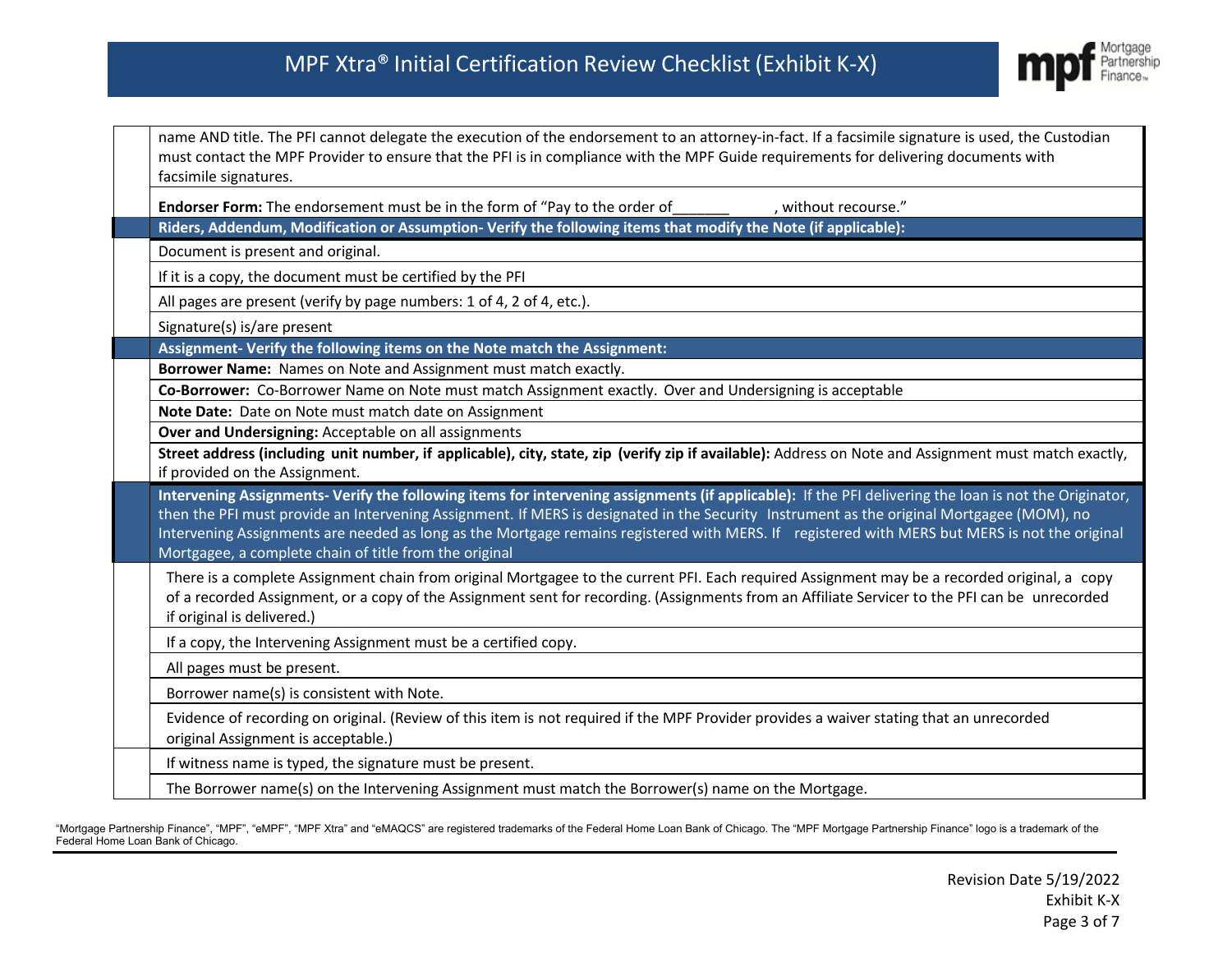

| PFI Assignment- Verify the following items for the current Assignment from the PFI:                                                                                                                                                                                                                                                                                                             |
|-------------------------------------------------------------------------------------------------------------------------------------------------------------------------------------------------------------------------------------------------------------------------------------------------------------------------------------------------------------------------------------------------|
| Assignment is present and must not be "without recourse."                                                                                                                                                                                                                                                                                                                                       |
| Assignment is original (verify by original signatures).                                                                                                                                                                                                                                                                                                                                         |
| Borrower name(s) is consistent with the Note.                                                                                                                                                                                                                                                                                                                                                   |
| Assignor is the same as the PFI, and assignee is left blank.                                                                                                                                                                                                                                                                                                                                    |
| Any sections with notarization, acknowledgment, or witness are complete and have an original signature.                                                                                                                                                                                                                                                                                         |
| Original signature of Mortgagee or beneficiary (Designated Officer).                                                                                                                                                                                                                                                                                                                            |
| If the Mortgage is registered with MERS as assignee or if MERS is designated in the Security Instrument as the original Mortgagee (MOM), then<br>no PFI Assignment to blank is required. If MERS is designated in the Security Instrument as the original Mortgagee (MOM), a copy of the first page<br>of the Security Instrument is required displaying the Mers Min Number and Mers verbiage. |
| Date of Assignment is on or after the Note date.                                                                                                                                                                                                                                                                                                                                                |
| Assignment contains the property address or legal description.                                                                                                                                                                                                                                                                                                                                  |
| Assignment contains the date of the Mortgage.                                                                                                                                                                                                                                                                                                                                                   |
| The Borrower name(s) on the Assignment must exactly match the Borrower name(s) on the Mortgage.                                                                                                                                                                                                                                                                                                 |
| Allonge- If an allonge is present, verify the following:                                                                                                                                                                                                                                                                                                                                        |
| References to Note must accurate; at least 2 references needed. (For example: Borrower names, loan number, Note date, and property address.)                                                                                                                                                                                                                                                    |
| If dated, the date is not prior to the Note date.                                                                                                                                                                                                                                                                                                                                               |
| MERS-Verify the following for all Mortgage Loans if the Assignment chain ends at MERS:                                                                                                                                                                                                                                                                                                          |
| MIN is present in the Loan Presentment Data                                                                                                                                                                                                                                                                                                                                                     |
|                                                                                                                                                                                                                                                                                                                                                                                                 |
| CEMA- For all CEMA Mortgage Loans, verify the following items:                                                                                                                                                                                                                                                                                                                                  |
| <b>Consolidated Note:</b>                                                                                                                                                                                                                                                                                                                                                                       |
|                                                                                                                                                                                                                                                                                                                                                                                                 |
|                                                                                                                                                                                                                                                                                                                                                                                                 |
|                                                                                                                                                                                                                                                                                                                                                                                                 |
|                                                                                                                                                                                                                                                                                                                                                                                                 |
|                                                                                                                                                                                                                                                                                                                                                                                                 |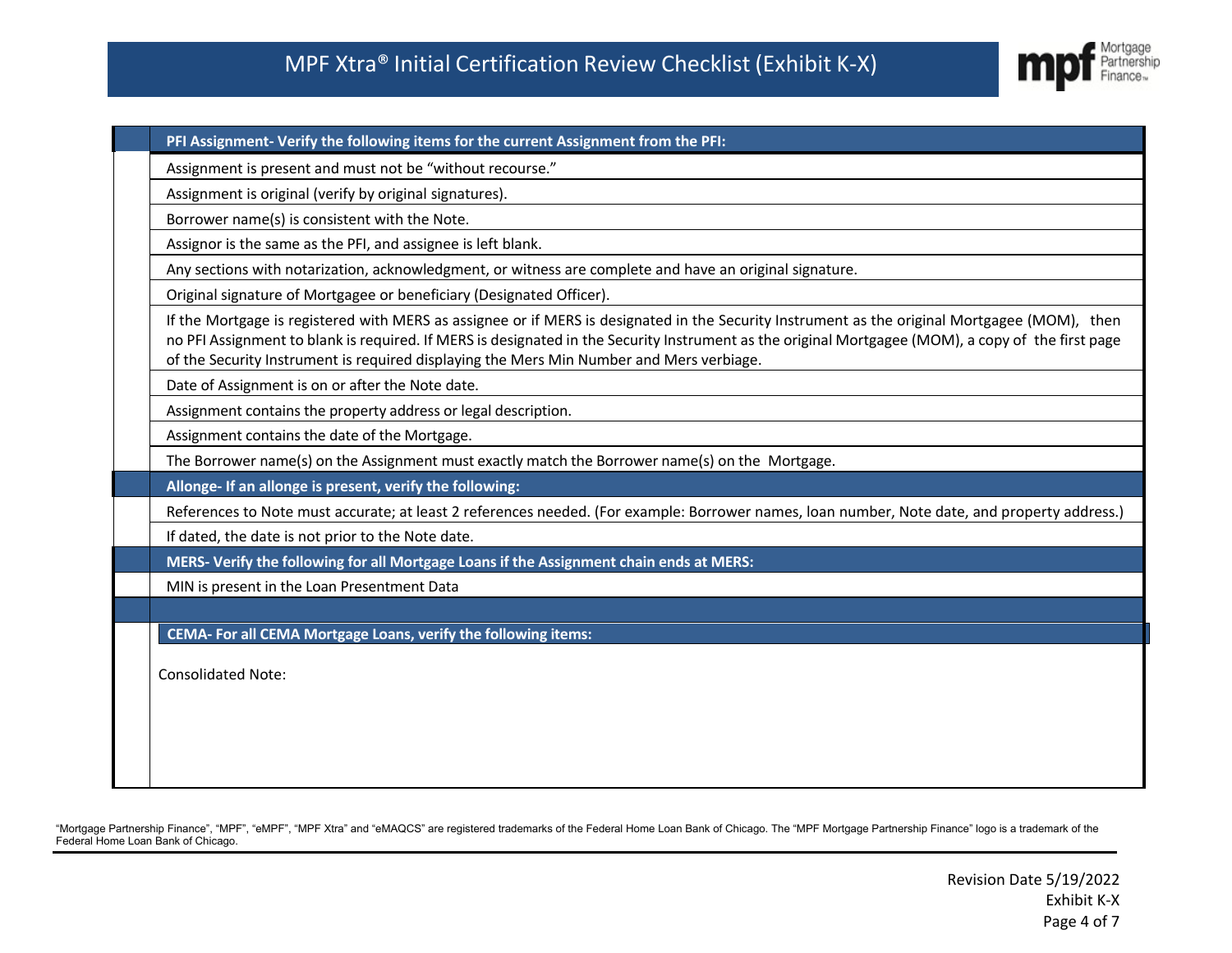

|       | Must be original                                                                                                                                                                                                      |  |  |  |
|-------|-----------------------------------------------------------------------------------------------------------------------------------------------------------------------------------------------------------------------|--|--|--|
|       | Must be signed by the Borrower(s)                                                                                                                                                                                     |  |  |  |
|       | Must be endorsed in blank by the PFI                                                                                                                                                                                  |  |  |  |
|       | Must have the proper chain of endorsement                                                                                                                                                                             |  |  |  |
|       | Must contain the "amend and restate" language at the top of the instrument                                                                                                                                            |  |  |  |
|       | Must follow all other certification requirements                                                                                                                                                                      |  |  |  |
|       |                                                                                                                                                                                                                       |  |  |  |
|       |                                                                                                                                                                                                                       |  |  |  |
| CEMA: |                                                                                                                                                                                                                       |  |  |  |
|       | The executed and recorded original CEMA, Fannie Mae Form 3172 is present (CEMA can be a certified copy of the original that was sent<br>to the recording office).                                                     |  |  |  |
|       | The dollar amount entered in the first blank in Section I (page 1) of the CEMA and the consolidated principal amount of the<br>Consolidated Note must be the same.                                                    |  |  |  |
|       | If new funds were advanced, number 1 on Exhibit A should refer to both the Gap Mortgage and the Gap Note.                                                                                                             |  |  |  |
|       | The dollar amount entered in the second blank in Section I (page 1) of the CEMA and the dollar amount entered in the corresponding                                                                                    |  |  |  |
|       | blank on Exhibit A (List of Mortgages, Notes, and Agreements) must be the same.                                                                                                                                       |  |  |  |
|       | CEMA must be signed by Borrower(s) and a representative of the Originator.                                                                                                                                            |  |  |  |
|       | If the last page of the CEMA contains completed Notary information, it must be signed, and dated.                                                                                                                     |  |  |  |
|       | The Mortgaged Property is in New York.                                                                                                                                                                                |  |  |  |
|       | CEMA must include Exhibits A through D:                                                                                                                                                                               |  |  |  |
|       | Exhibit A (List of Mortgages, Notes, and Assignments) - list of all notes and mortgages being consolidated, extended and                                                                                              |  |  |  |
|       | modified. The original notes listed in Exhibit A (the Gap Note and other prior notes and CEMAs) are not required to be held by<br>the Custodian.                                                                      |  |  |  |
|       | <b>Exhibit B</b> (Property Description (legal description of property)                                                                                                                                                |  |  |  |
|       | Exhibit C (Consolidated Note and Addenda) – must contain the required "amend and restate" language described in the<br>Consolidated Note section above. Exhibit C does not need to show the Borrower(s) signature(s). |  |  |  |
|       | Exhibit D (Consolidated Mortgage and Riders) – the dollar amount entered in the first blank in Section I (page1) of the CEMA                                                                                          |  |  |  |
|       | and the dollar amount entered in the corresponding blank in Exhibit D must be the same. The copy of the consolidated                                                                                                  |  |  |  |
|       | mortgage does not need to show the Borrower(s) signatures).                                                                                                                                                           |  |  |  |
|       |                                                                                                                                                                                                                       |  |  |  |
|       | Assignment of CEMA should be completed the same as an Assignment of the Note.                                                                                                                                         |  |  |  |
|       | Power of Attorney- If the Mortgage documents are signed by an individual representing a Borrower under a Power of Attorney (POA), then verify                                                                         |  |  |  |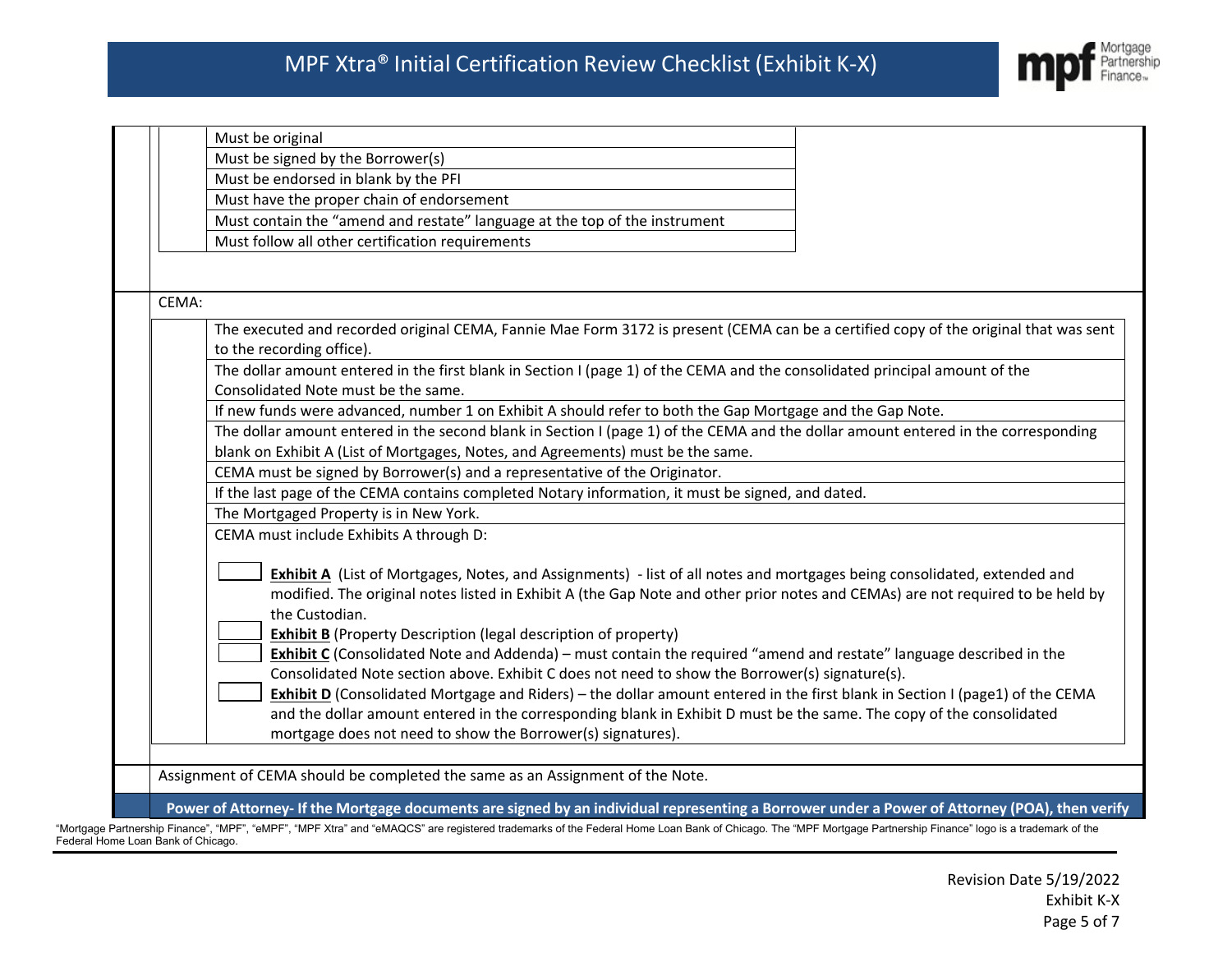

|                                                                                                                                            | the following items:                                                                                                                                                                       |  |  |
|--------------------------------------------------------------------------------------------------------------------------------------------|--------------------------------------------------------------------------------------------------------------------------------------------------------------------------------------------|--|--|
|                                                                                                                                            | POA: POA is present.                                                                                                                                                                       |  |  |
|                                                                                                                                            | POA is original or is a certified copy by the PFI or the originator of the Mortgage Loan.                                                                                                  |  |  |
|                                                                                                                                            | <b>Notarization:</b> POA is notarized. The date of the POA must be on or before the Note date.                                                                                             |  |  |
|                                                                                                                                            | Trust Agreements - If the title to a property is held in a trust, verify the information in the following table and see the examples below for<br>acceptable signature format.             |  |  |
|                                                                                                                                            | <b>Land Trusts</b>                                                                                                                                                                         |  |  |
|                                                                                                                                            | Land Trust Document: There is a true certified copy of the original Land Trust.                                                                                                            |  |  |
| Land Trust Title: The title of the Trust, including the Trust number and date (if applicable), must appear below the Trust signature line. |                                                                                                                                                                                            |  |  |
|                                                                                                                                            | Note Execution: The title of the Trust, including the Trust number and date (if applicable), must appear below the Trust signature line.                                                   |  |  |
|                                                                                                                                            | <b>Living (Inter Vivos) Trusts</b>                                                                                                                                                         |  |  |
|                                                                                                                                            | Borrower Executing as Individual: All Borrowers must execute the Note individually (if there are any co-signers, each co-singer must also execute<br>the Note as an individual).           |  |  |
|                                                                                                                                            | Borrowers Named as Trustee: All Borrowers who are named as Trustee must execute the Note as Trustee.                                                                                       |  |  |
|                                                                                                                                            | Trust Name: On the signature page of the Note after the Trustee's signature, the full name of the Trust must be present and include the date of<br>the trust. (Example provided on page 7) |  |  |